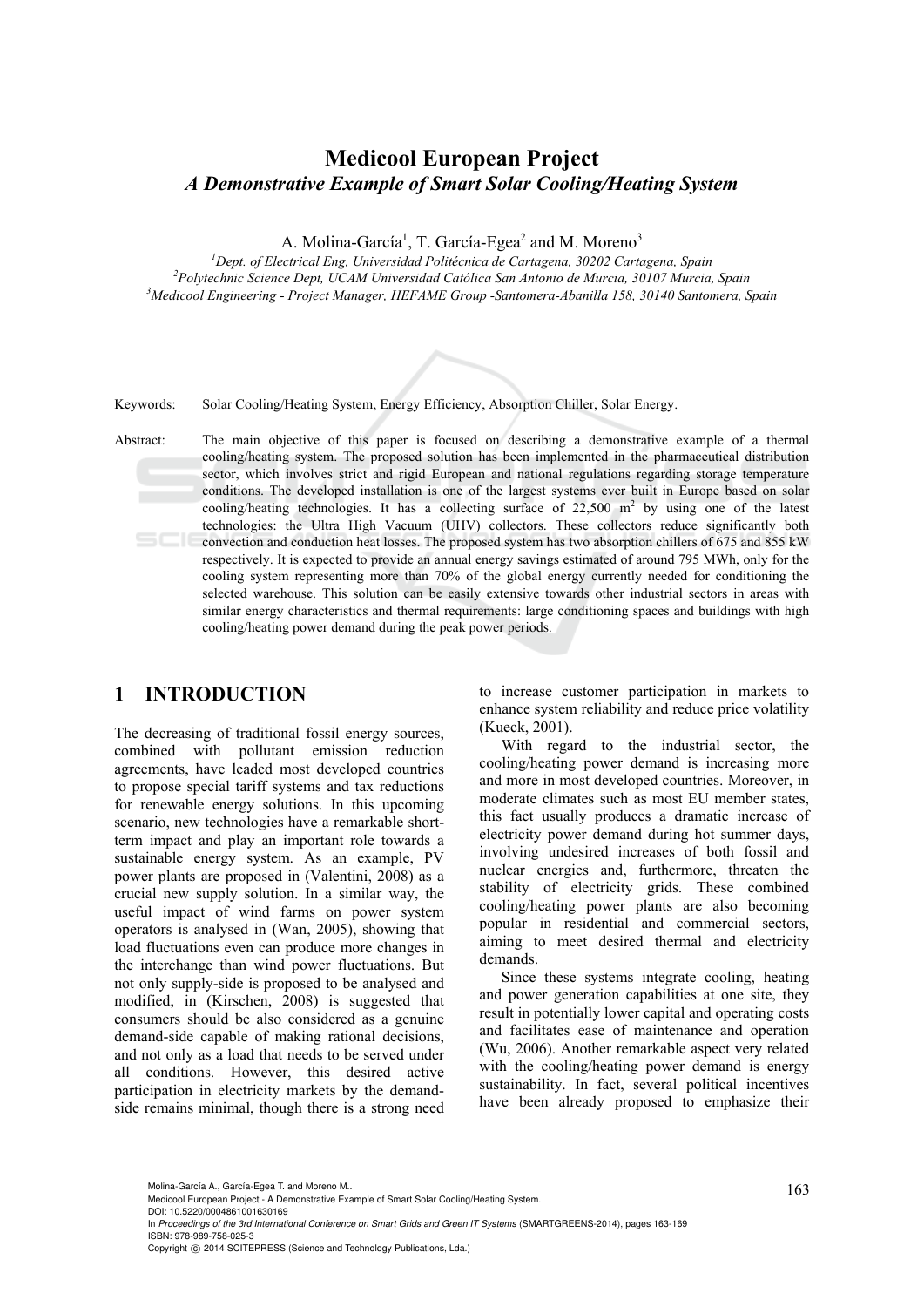importance into the building sector, taking into account the existing potential of energy savings as well as the increased social awareness on energyrelated issues. Indeed, in industrially developed countries, buildings are contributing with more than one-third of the total energy consumption, being major contributors to greenhouse gas emissions.

Consequently, and considering cooling-heating requirements as well as building aspects, the use of renewable resources and energy efficiency for space heating and cooling purposes must be considered as a relevant topic of interest for the current industrial sector. In fact, there is a relevant interest in evaluating and assessing the performance of solar thermal solutions for those applications, mainly in countries such as Spain, where the climate offers appropriate opportunities. For these purposes, solar refrigeration is more and more recognized as a priority in developing countries, due to the needs for minimizing the energy expenditure and improvement the thermal requirements. In this context, the use of solar energy for absorption refrigeration research has been one of the hot issues along this last decade (Wang, 2000). According to several authors, refrigeration is particularly attractive as a solar energy application due to the near coincidence of peak cooling loads with the available solar power (Sumathy, 2003). The absorption system is one of the promising solar thermal refrigeration methods, and it is environmentally friendly along with low cost and low maintenance requirements. Furthermore, operating costs are 15% less than conventional air conditioning systems. By installing solar assisted cooling systems in southern European and Mediterranean region, about 40–50% of primary energy can be saved (Balaras, 2007). Under this framework, the present paper is focused on describing a demonstrative project financially supported by the European Union aiming of providing a real example of sustainable solution for cooling large storage or commercial spaces, such as logistic buildings, warehouses, wholesaler… where temperature requirements are very restrictive.

The rest of the paper is structured as follows: Section II gives detailed information about the proposed solution Innovative aspects of the demonstrative project is discussed in Section III. Preliminary results are described in Section IV. Finally, conclusions are given in Section V.

# **2 SYSTEM DESCRIPTION: GENERAL OVERVIEW**

From the different industrial sector activities, the pharmaceutical distribution network in Europe involves by around 1500 operating sites, delivering more than 6400 hospital pharmacies, 135000 community pharmacies and around 8000 dispensing doctors. They account for more than 80% of the pharmaceutical distribution in Europe, delivering each operating site around 329 pharmacies and 1.11 million people −on average−. This pharmaceutical distribution system can be also considered as a current warehouse for most hospitals, which rely on this system the storage of medicines due to its efficient and safe delivering systems (set by law, up to 5 delivers a day and even instant delivery). Nowadays, there is even a tendency on increasing the number of those warehouses in Europe, since logistic companies are getting into the market and developing the export of medicines by setting logistic warehouses around Europe. Regarding the Mediterranean countries, about 630 warehouses are operating, mainly in Italy, France and Spain, with a surface of about 2 million  $m<sup>2</sup>$  and generating the emission of around  $62,000$  Tons of  $CO<sub>2</sub>$ . In Spain, there are 192 warehouses with a surface of around  $600,000$  m<sup>2</sup>, with a global energy costs of about 3 million  $\epsilon$ /year and generating about 18,600 Tons of  $CO<sub>2</sub>/year.$ 

With regard to storage temperature conditions, this industrial sector presents strict and rigid European and national regulations, being necessary to follow properly severe temperature requirements. Indeed, this industrial sector is very sensitive facing environmental and economic problems. The severe thermal conditions ( $25^{\circ}$  C  $\pm 2^{\circ}$  C and humidity levels of  $60\% \pm 5\%$  must be fulfilled in every medicine warehouse located in Europe. These storage conditions are set by the Directive 2001/83/EC −amended by Directive 2004/27/EC− and the subsequent national regulations and codes of good practices in each country.

In Spain, the Law 29/2006 about guaranties and rational use of medicines and health products is in charge of regulating these requirements. However, this regulation framework is currently fulfilled at very high economic costs and, in some cases, with no-efficient technological solutions, involving remarkable environmental costs. Under this scenario, the *Medicool* project gives an alternative solution to this problem by applying, testing and validating new industrial processes implemented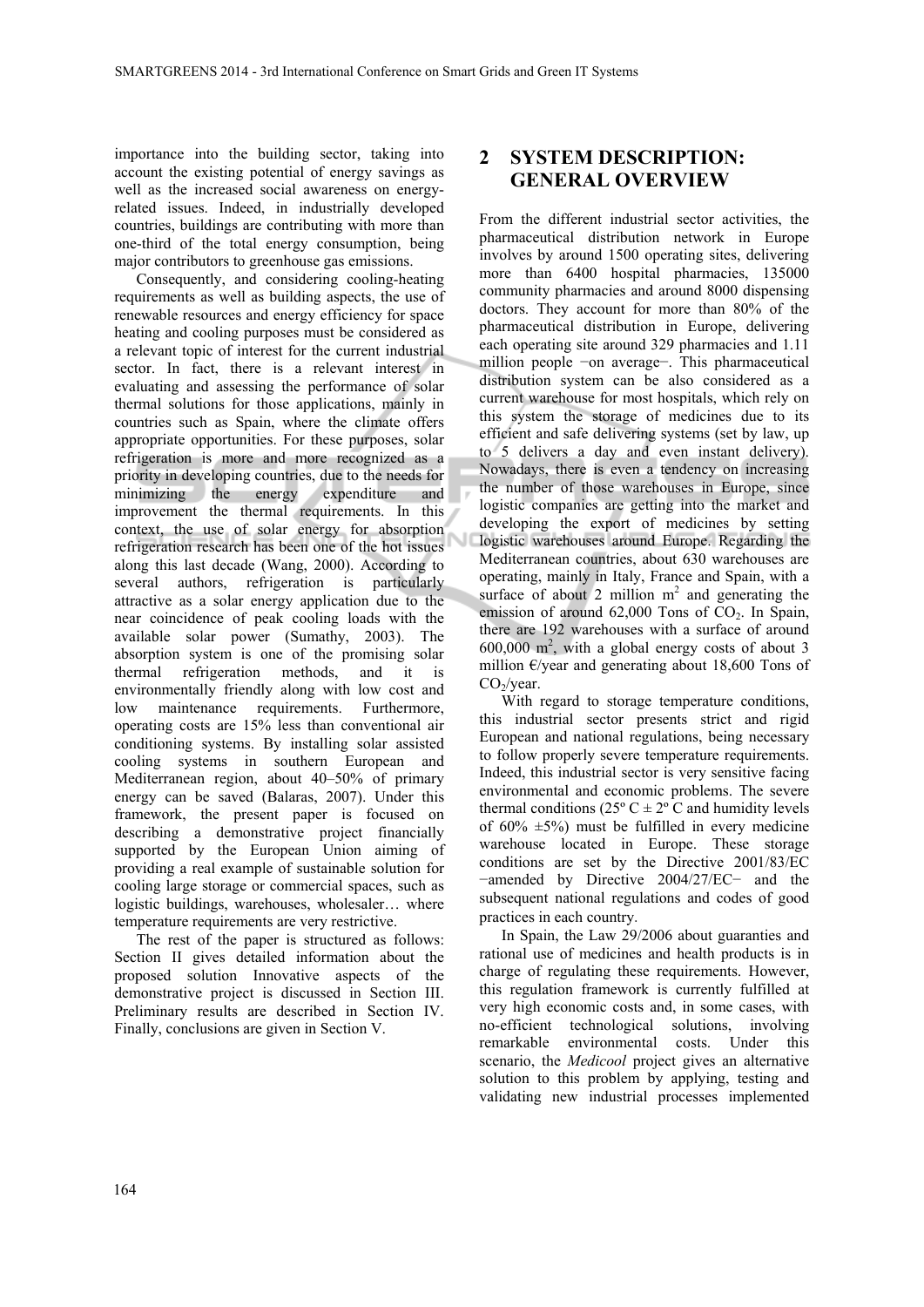under real conditions. This demonstrative project gives a real example of the suitability of thermal cooling-heating solutions under severe temperature range requirements. It also offers remarkable results regarding technical adjustments and maintenance tasks.

The specific characteristics and requirements of the pharmaceutical warehouses –large conditioning spaces and buildings with high power demands and strict temperature range requirements to meet usually during peak power demand periods− are very similar to other buildings devoted to different activities, such as services buildings, malls, sport centres, food processing and storage industries, or wine cellars. This conditioning space problem, in terms of quantitative and qualitative energy demand, has at this moment a great interest in Europe. Additionally, there is a remarkable replication potential of the present project in the rest of the Mediterranean countries. Indeed, some pharmacy industries and governments of South-Mediterranean countries have already expressed their interest in the results of the project.

As it can be seen in Figure 1, the selected warehouse for the installation of the present prototype is located in the Region of Murcia, South-East of Spain. It has a surface of about  $30,000 \text{ m}^2$ −one of the biggest in Europe−, with a global energy demand of over 4000 MWh/year, energy costs of around 140 m€/year and 932 Tons of  $CO<sub>2</sub>/year$ generated by the whole installations. The solution provided by this European project involves one of the largest systems ever built in Europe, based on solar cooling/heating technologies. It has a collecting surface of  $22,500 \text{ m}^2$  with the main objective of reducing the current cooling time periods that can be varied from 5 hours/day during the winter to 12 hours/day during the summer period. On the other hand, it must be pointed out that this pharmaceutical warehouse is considered as a general pharmaceutical storage, being used by public regional hospitals that are not currently available to be equipped with their own pharmaceutical warehouses.

The selected pharmaceutical warehouse provides services to all hospitals and pharmacies in the Region of Murcia (Spain). This pharmaceutical distribution is owned by HEFAME, which is one of the three national leading companies in the sector of pharmaceutical distribution and owns 6 more warehouses, mainly in the Mediterranean regions of Spain (Hefame, 2013). In reference to the storage of pharmaceutical products, and considering the annual cycles of outdoor temperature and humidity in the

South-East of Spain, the company presents severe problems to keep the conditioning space temperature below 25 °C. This temperature requirement has been set by European and national regulations as well as international codes for pharmaceutical products.



Figure 1: Geographical localization of the demonstrative project and general information.

Over the past years, some initiatives have been proposed by different agents to solve the conditioning large space problem. Indeed, this issue has been considered as a high priority by the public administration of the Region of Murcia (Spain), which has also participated actively in this project through the Regional Energy Agency of Murcia. This particular interest is due to there are only a few projects devoted to assess and implement solar cooling/heating systems and, most of them propose smaller systems or prototypes not designed for the industry. Additionally, there are no examples of projects in Europe for thermal solar systems larger than 1MW, being most systems below 100 kW.

# **3 INNOVATIVE ASPECTS OF THE MEDICOOL PROJECT**

The proposed thermal cooling/heating system works as follows: the Ultra High Vacuum (UHV) collectors heat the thermal oil until getting the set-point temperature  $($  <120 $\degree$  C), adapting the flow to maintain this value. Afterwards, a heat exchanger is in charge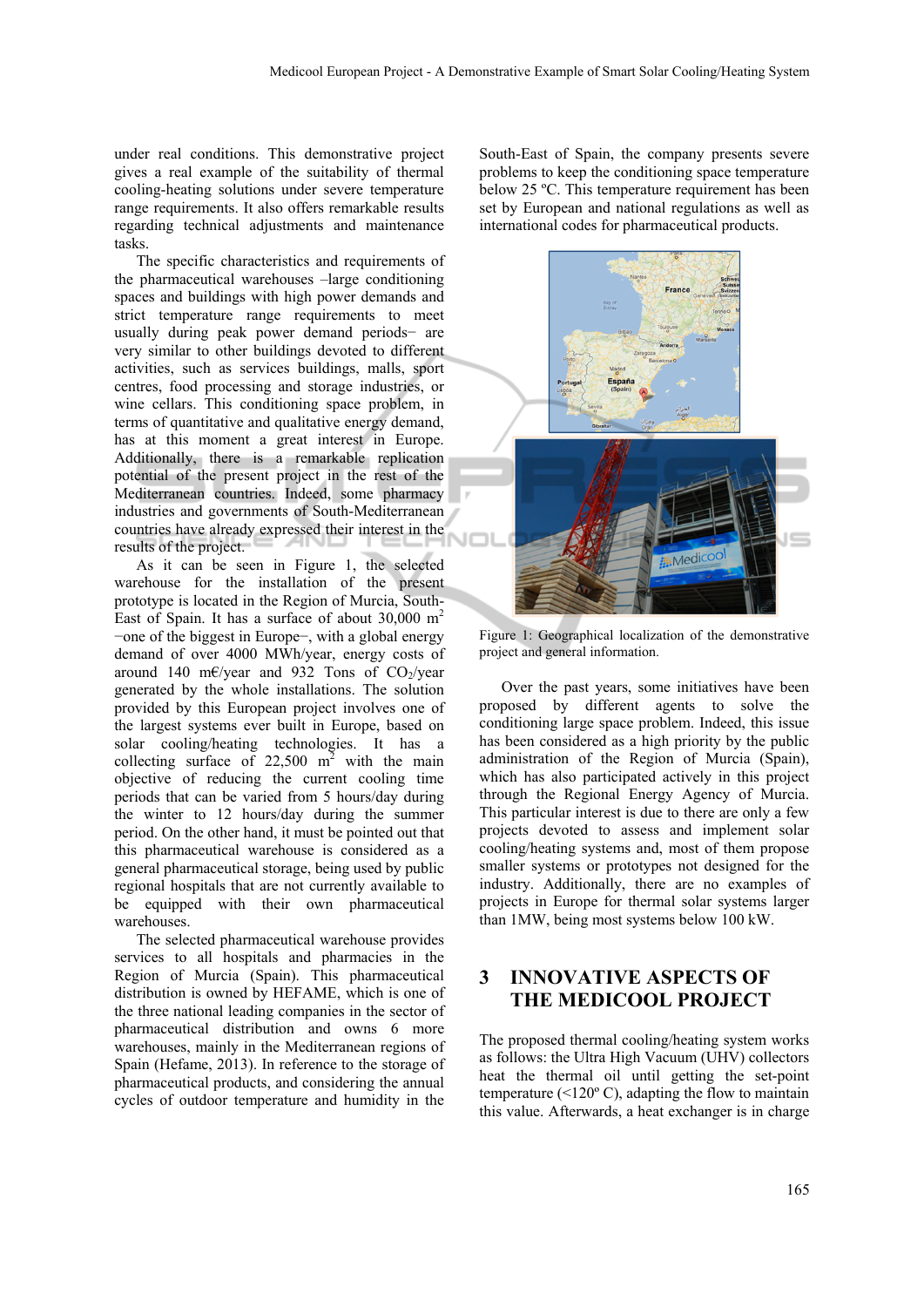of heating the water up to 90 ºC. This water is then sent to the absorption chillers, using 1 or 2 machines depending on the thermal power available (Medicool, 2012), see Figure 2. These machines cool the water of the cold circuit from the conventional chillers before water crosses them. These conventional chillers are responsible for the last regulation of the temperature. The energy saving of the system is provided by the cold absorbed by the solar system that is produced with renewable energy source (solar). Conventional cooling backup system and hot water storage are both foreseen to complement the proposed system. Hot water storage is part of the system as well; and its associated benefits are included in the global energy reduction of around 70% of the total energy. Conventional cooling system, already installed in the pharmaceutical warehouse, covers the rest of the cooling energy needs (30%). The final objective of this technological solution is to be able to cover the whole energy requirements without conventional cooling backup systems, since it would make the system more efficient in terms of energy consumption and economically cheaper to install and maintain. The design of the proposed solution involves that all storage centres have these conventional systems already installed and available.



Figure 2: Proposed solution based on solar thermal cooling-heating system.

In reference to the innovate aspects of the proposed demonstrative project, new collectors with the latest technology have been selected, supposing one of the key elements of the system: the Ultra High Vacuum (UHV) collectors. These collectors reduce convection and conduction heat losses. Each collector is provided with a "Getter" pump that assures the vacuum. The collectors are composed by high absorbance ( $>90\%$ ) and low emittance ( $<7\%$ )

elements, which are exclusive for this kind of collectors and have not been provided by any other collectors. This system has been successfully tested at laboratory and pre-industrial level.

These UHV collectors avoid evaporation problems of water by heating oil, reaching higher temperatures with lower pressure, which implies a simpler valve system. Evaporation is a major problem for this kind of installations, since the evaporation of water leads to the breakage of the collectors. In reference to the use of oil in the collectors instead of ordinary water, this solution presents several advantages based on the higher boiling point of oil: over 355°C at normal conditions. In the proposed prototype, UHV panels with a selective treatment of high absorbency and low emissivity collectors, provided with concentrators, have been selected. In these conditions, film temperature can reach higher values and, at these temperatures, exceptionally good thermal stability of the transmitting fluid is required. The proposed mineral oil has bulk temperatures up to 320°C, and the rates of cracking and oxidation are very small, providing an efficient fluid heater with good pump circulation. Moreover, the use of oil decreases considerably the working pressure values, reducing then the exigencies and requirements of the piping, instrumentations and collectors. Due to the extremely high film temperatures in the collectors, the use of water would imply high-pressure values to avoid evaporation processes that may reduce the performance of the system. Figure 3 shows some details about the collecting surface as well as the installation process. Each collector group (126 components) has his own control of temperature on the oil output, managing each group in order to keep the collector group within the temperature set value and avoiding undesired heating or cooling process. The system is provided with 4 oil circuits connected in parallel. This layout allows us to give a higher selectivity in case of breakdown and reduce costs, due to the use of smaller components.

The system is provided with two absorption chillers of 675 and 855 kW cooling capacity, instead of a single one of 1.5 MW cooling capacity. With both absorption chiller machines is possible to fit the capacity of cold production according to the real heat production necessities, being able the system to use 1 or 2 machines. The use of 2 machines makes possible a wider range of uses for the installation and the simultaneous supply of heating and cooling towards different areas of the building. A PV power plant has been also integrated as an additional way to reduce the whole power demand, increasing the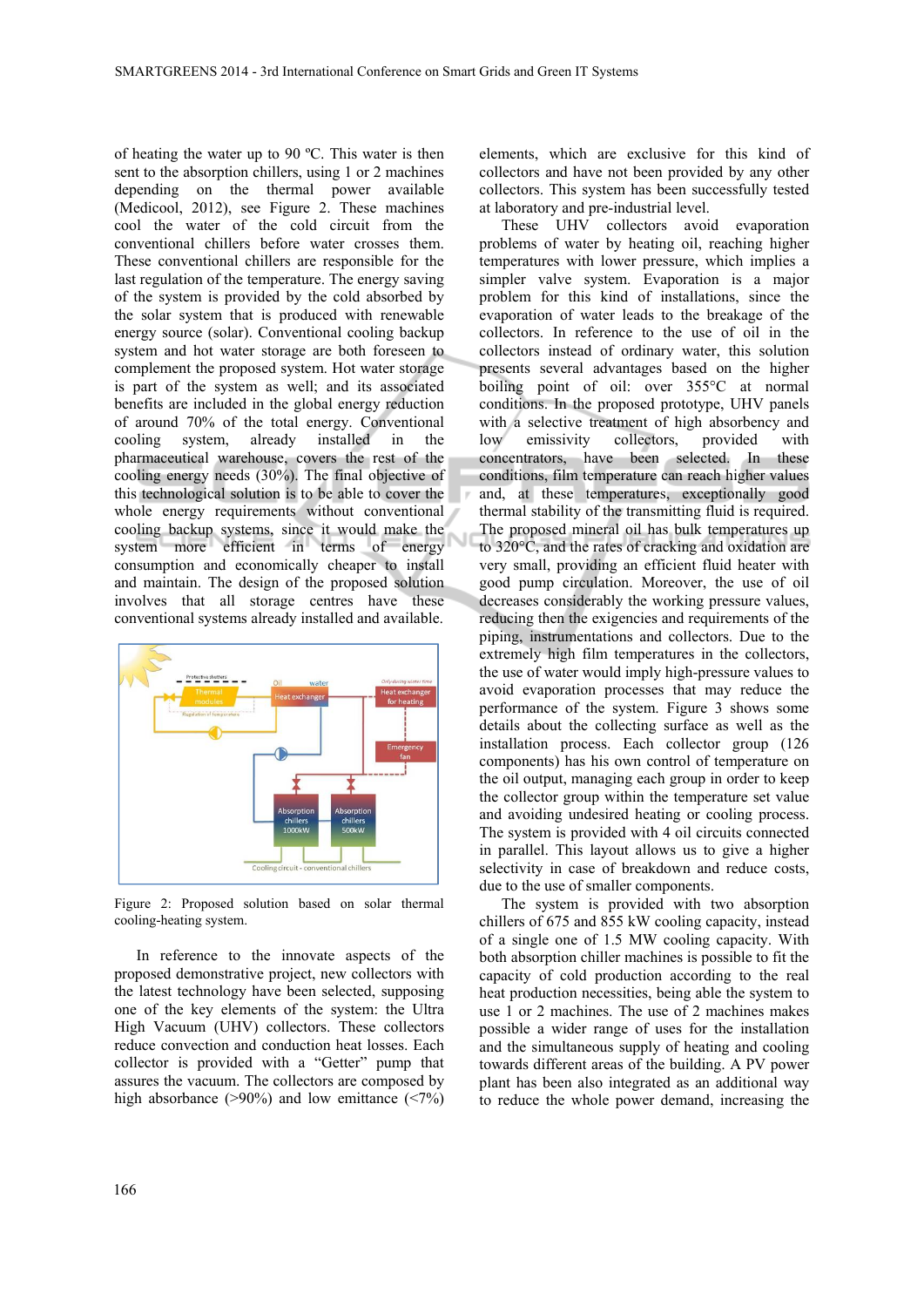whole benefits of the solar energy source. In this case, the PV power plant has 888 *kWp* nominal power rate, using PV modules from Schott monocrystalline 185W (Schott Solar).



Figure 3: Solar thermal cooling-heating system: Installation process and collecting surfaces.

The innovations of the project are focused on management issues as well: while ordinary systems have been provided as an additional support to other classical refrigeration systems, this demonstrative prototype constitutes the base of achieving and maintaining the required temperature conditions. Furthermore, instead of developing a specific system devoted to store the excess heat resulting from the process, the management system is responsible to assure a permanent and accurate supply of cooling. This is a major conceptual difference with other regulation systems: the final regulation goal instead of an initial one. Gas boilers could be considered a solution to make the system simpler, but it would waste most of the saved energy to provide the corresponding security heat store requirements. The proposed control system thus optimizes the cold production with the objective of making the installation able to speed up a response to modifications in demand, reliable in its performance and safe. This fast response is possible due to the maximum reduction of the used oil fluid. Accumulators are not used since they need larger

volumes, increasing the size of the installation and the fixed and operating costs. Moreover, they would be used only few time periods and make the system slower in its regulation and considerably less efficient.

The final solution adopted is a system managing in real time, where the output temperature in each closed loop (126 components) is compared with the set-point value, modifying the input valve if it was necessary. Subsequently, the temperature is fitted according to the thermal requirements and the volume of oil changes with the available solar power. An additional regulation system is devoted to control the use of one or two absorption chillers. This system is in charge of selecting how many machines must be connected/disconnected according to the necessities and availability of energy.

Finally, the system also involves sensors to collect a sort of variables, giving a precise management of the system with stored data in real time. This makes possible to take fast and clear responses. In order to increase the global safety of the system, steel shutters have been designed to protect the installation facing abnormal climatic ranges or system malfunctions. These shutters can perform automatically and be used as a regulation tool for the energy output.

### **4 PRELIMINARY RESULTS**

The proposed system is expected to provide an annual energy savings estimated in around 795 MWh only for the cooling system, which represents more than 70% of the global energy currently needed for conditioning the warehouse. It means about 105 m€, expected to increase according to the energy price modifications, and reaching up to 1.13 GWh and 150 m $\epsilon$  if the heating energy savings in the offices were included.

These energy reductions are even more relevant in daily and seasonally energy demand peaks, being the system more productive according to the energy demands are higher. In terms of  $CO<sub>2</sub>$  savings, and considering a  $CO<sub>2</sub>$  production of 0.233 kg/kWh of  $CO<sub>2</sub>$ , the proposed thermal cooling/heating system is expected to save between 185 and 263 Tons of  $CO<sub>2</sub>/year$ . Other types of emissions that can also be reduced are the following (per year): 766 Tons of  $SO_2$ , 626 Tons of  $NO_x$ , 4140 cm<sup>3</sup> of radioactive residues of low and medium activity, 508 gr of high radioactive activity residues. At the same time, the implementation of this solar thermal technology in other warehouses with the same characteristics and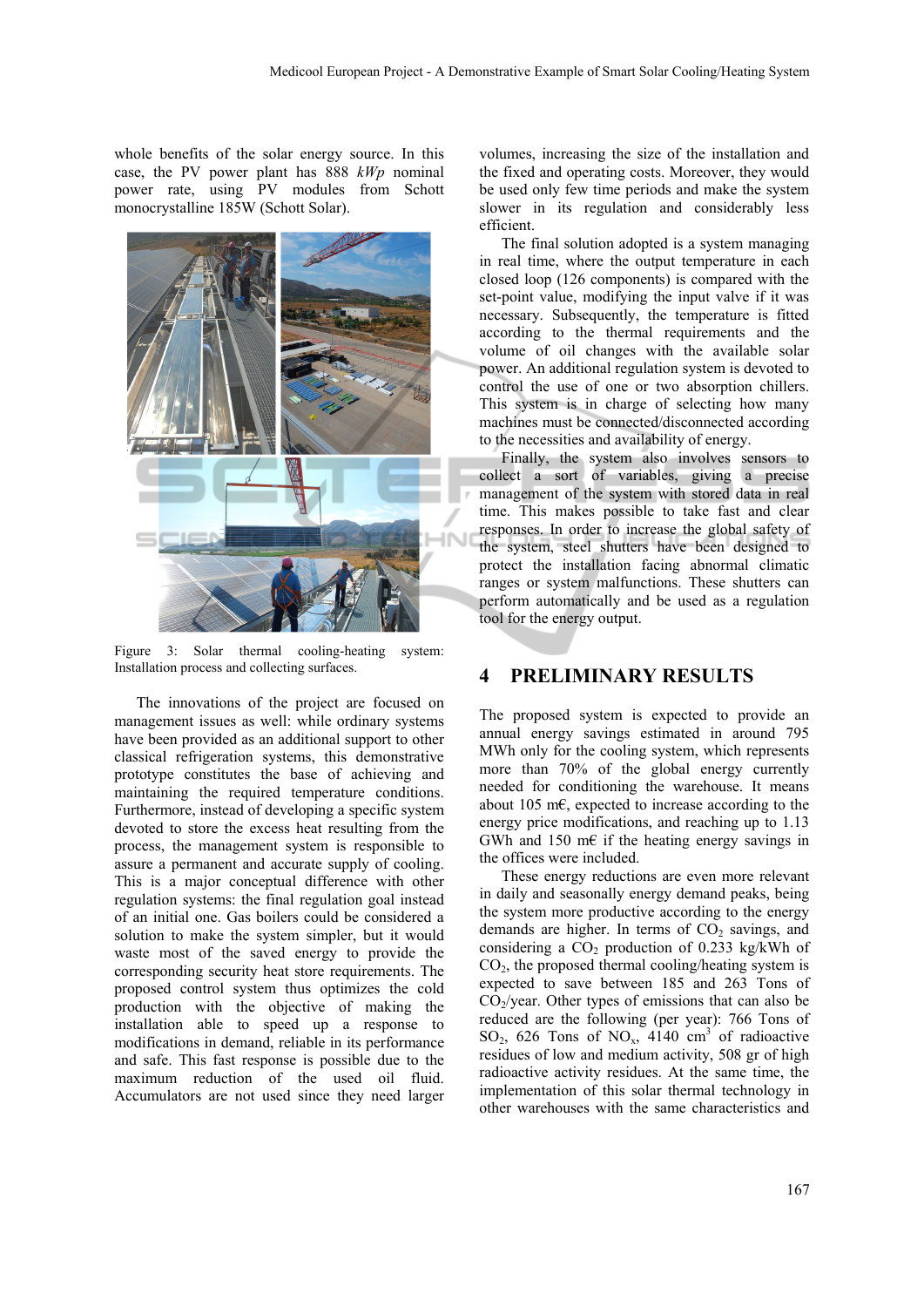the potential of transferability make these amounts to be much higher. The economic savings have to take into account indirect issues, as the decreases in electricity demand on peak power periods, especially in hot summer days.









Figure 6: Estimated cooling power capacity (kW).

This fact implies a decrease in the use of fossil and nuclear energy and reduces the threatening to the stability of electricity grids, allowing energy managers to design less over-sized electricity grids. As an example of the estimated absorption chiller performance, Figure 4 and 5 show respectively the flow heat exchanger values as a function of the estimated solar radiation data. As can be seen in Figure 6, significant power reduction can be achieved in comparison with conventional solutions as was previously discussed.

#### **5 CONCLUSIONS**

A demonstrative project financially supported by the European Union aiming of providing a real example of sustainable solution for cooling large commercial spaces has been discussed and described in the present paper. This project, called *Medicool*, provides a new solution for the pharmaceutical distribution sector, which presents strict and rigid European and national regulations regarding storage temperature conditions. This solution involves one of the largest systems ever built in Europe based on solar cooling/heating technologies, with a collecting surface of  $22,500$  m<sup>2</sup> with the main objective of reducing 795 MWh only for the cooling system. This reduction represents more than 70% of the global energy currently needed for conditioning the warehouse. It implies about 105 m $\epsilon$ , expected to increase according to the energy price modifications, and reaching up to 1.13 GWh and 150 m€, if the heating energy savings in the offices were included. With regard to innovative aspects of the proposed system, new collectors with the latest technology have been selected, supposing one of the key elements of the system: the Ultra High Vacuum (UHV) collectors. These collectors reduce significantly both convection and conduction heat losses. The proposed system has with two absorption chillers of 675 and 855 kW each one. For both absorption chiller machines, an additional control system is included to fit the capacity of cold production according to the real heat production necessities, being able the system to use 1 or 2 machines. The estimated energy reductions are even more relevant in daily and seasonally energy demand peaks, being the system more productive

In terms of  $CO<sub>2</sub>$  savings, and considering a  $CO<sub>2</sub>$ production of  $0.233$  Kg/kWh of  $CO<sub>2</sub>$ , the proposed thermal cooling/heating system is expected to save between 185 and 263 Tons of  $CO_2$ /year. Other types of emissions that can also be reduced are the following (per year): 766 Tons of  $SO_2$ , 626 Tons of  $NO<sub>x</sub>$ , 4140 cm<sup>3</sup> of radioactive residues of low and medium activity, 508 gr of high radioactive activity residues.

according to the energy demands are higher.

Finally, this solution is easily extensive towards other economic and industrial sectors in areas that present similar energy characteristics and thermal requirements: large conditioning spaces and buildings with high cooling/heating power demand during peak power periods.